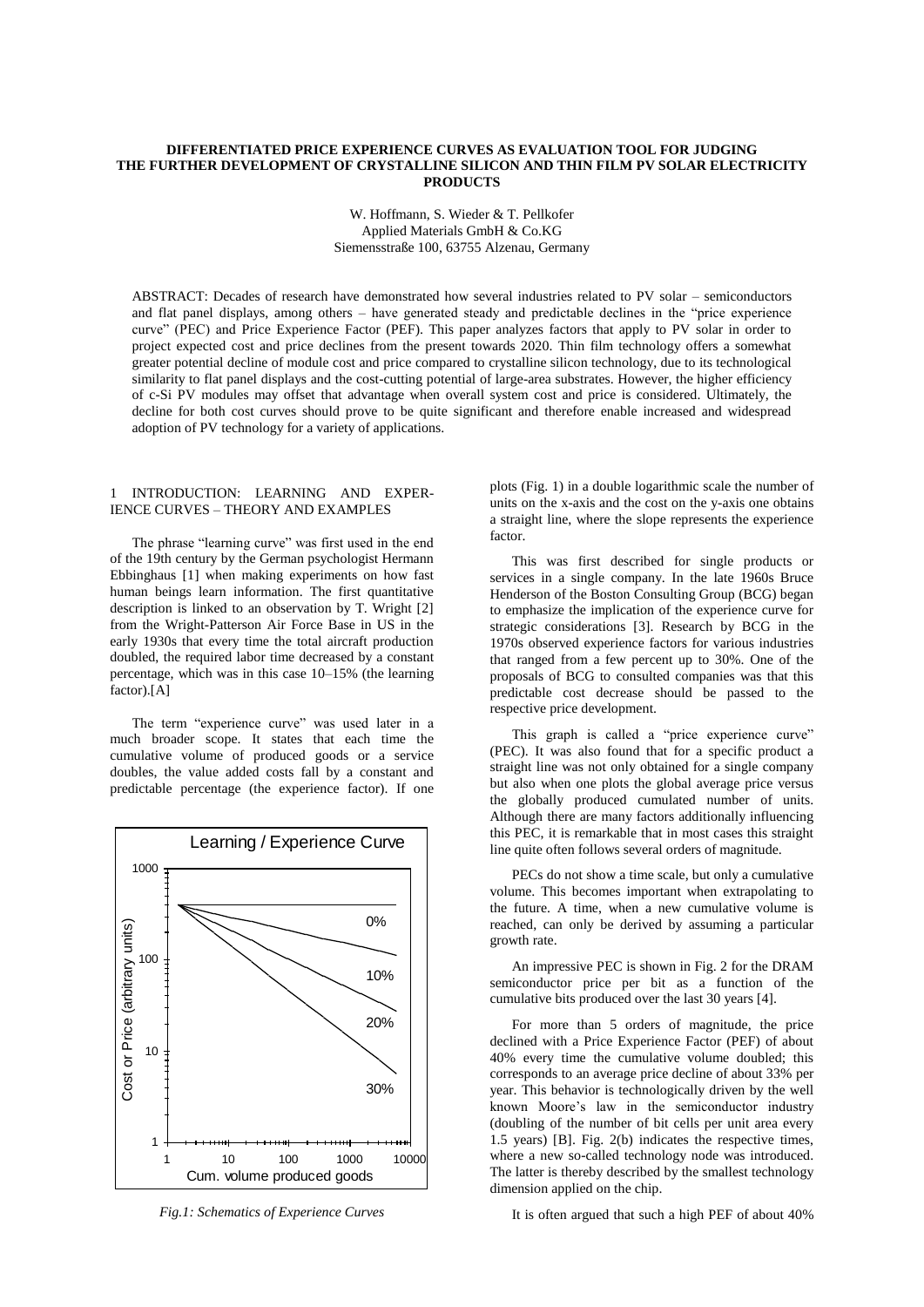as observed for the DRAM bits is only possible because of the miniaturization techniques applied in the semiconductor industry. A remarkable PEC for a product which increased substantially in size over the last 20 years is shown in Fig. 3 [5].

The need for Flat Panel Displays (FPD) began with the need to have flat plate displays for mobile phones and laptop computers which could not be done with the CRT (cathode ray tube) technology. Starting in the early 1990s with a substrate size of 0.1m² the technology for the TFT-LCDs (thin film transistor-liquid crystal display)





*(b)*

*Fig. 2: DRAM semiconductor industry: (a) Price Experience Curve and (b) Technology nodes as a function of time*

developed continuously towards 1.4m² (Generation 5) and more recently to more than 5m² (Generation 8), while the technology for the next generation of 10m² has already been announced by display manufacturers. It is interesting to note that the PEF for this product is an astonishing 35%. This is due to the fact that most of the value-added steps profited significantly by the volume and size development.

One general observation is that for many different products the same slope for the respective PEC is seen with no discontinuity for the product in consideration. In



*(a)*



*Fig. 3: Flat panel display: (a) Experience Curve and (b) substrate size increase as a function of time*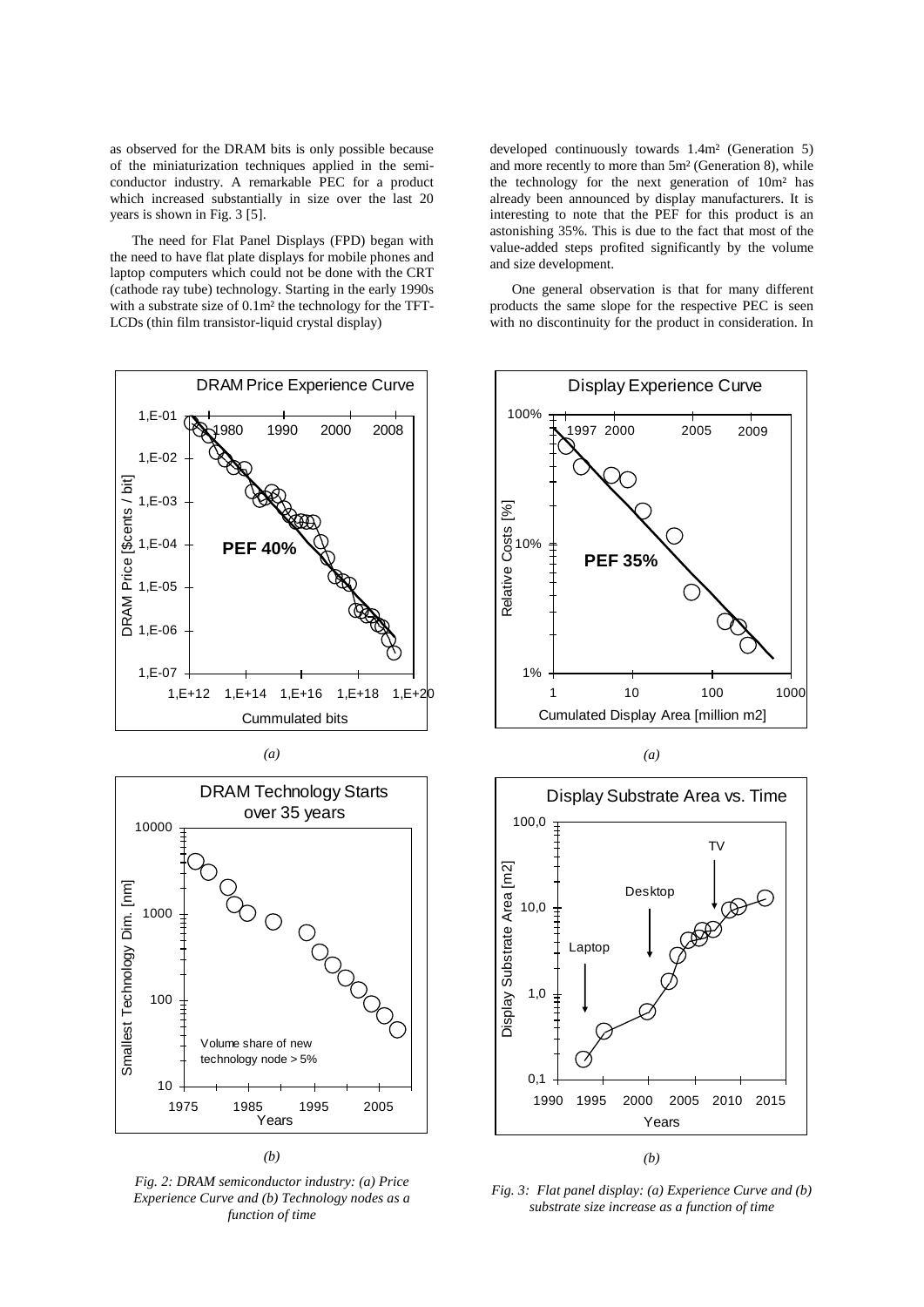the case of the PEC for the DRAM semiconductor, the natural start of the PEC was with the development of the first solid state transistor, which was a breakthrough technology that largely replaced vacuum tubes. Since then, the basic transistor design has remained very much the same, despite the fact that many inventions have taken place. The curve may end in the future when the level of individual atoms in the solid state device is reached and a radically new type of switching device will be developed. The same may be true for display products: this PEC may see its end if future OLED (organic light emitting diodes) products show first better performance and with subsequent scaling in volume also lower the cost and price of OLED based FPDs.

Just for comparison: a PEC for the coating process of architectural glass (low E) shows a PEF of about 17% for the last 25 years, mainly driven by the increase of substrate size and continuous optimization of large-area PVD (physical vapor deposition) coating equipment with a maximum glass size today of 3.21m x 6m. For standard float glass with more than 3mm thickness no major price reduction was experienced in the last years; therefore, the PEC for a complete window glass system composed of one bare float glass and one coated glass is even further decreased towards a value far below 10% [6].

Qualitatively it can be stated that the higher the technology contribution and the lower the material cost part of the production cost of a product is, the higher the PEF; it decreases as the material and energy cost covers more and more the total production cost of a product.

# 2 PV SOLAR ELECTRICITY: HISTORY, PRO-DUCTS AND PRICE EXPERIENCE CURVE

PV solar electricity is an elegant method to produce electricity, by converting solar energy using semiconductor materials. Being modular by nature, PV solar spans a power range of several orders of magnitude: small consumer systems in the range of several watts; rural electrification producing several hundred watts; and grid connected systems in the kW range for household use up to hundreds of MW for peak power utility applications. The various customer needs will be served by different technologies. It is worthwhile to note that when making future projections of the PV market one should analyze these various market segments in the various regions in the world in order to arrive at a first approximation as to which specific technologies are best suited for the respective need and volume. The historic market growth within the last 10 years is seen in Fig. 4, both in terms of application (a) and regional installations (b).

The last 10 years, with an aggregated growth of 45% per annum, have seen a reversal in the volume share of the grid-connected systems versus consumer and rural off-grid electrification: in 1998 about three quarter of installations was off-grid, while in 2008 more than 90% were grid-connected systems. The market growth of the latter was an astonishing 59% per annum, driven by a variety of market support programs. As seen in Fig. 5b, this support was first seen with installations in Japan (70.000 roof program), followed by the various feed-in tariff (FiT) programs starting in Germany in 2000, Spain







*(b)*

*Fig. 4: PV market growth: (a) by application and (b) by regional installations, source [7]*

in 2007 and Italy, France and many others now. As these FiT support programs are backed politically it is imperative to show which cost and price development can be foreseen for PV systems, especially in the gridconnected area. Obviously PECs can make an important contribution in this critical discussion.

For some time the PEC for PV modules has been followed by Strategies Unlimited (today Navigant) and Paul Maycock [8] in the US. Until recently the vast majority of PV modules were based on crystalline Silicon (c-Si) technology. The corresponding PEC is shown in Fig. 5a, which shows a PEF of 20%. [C].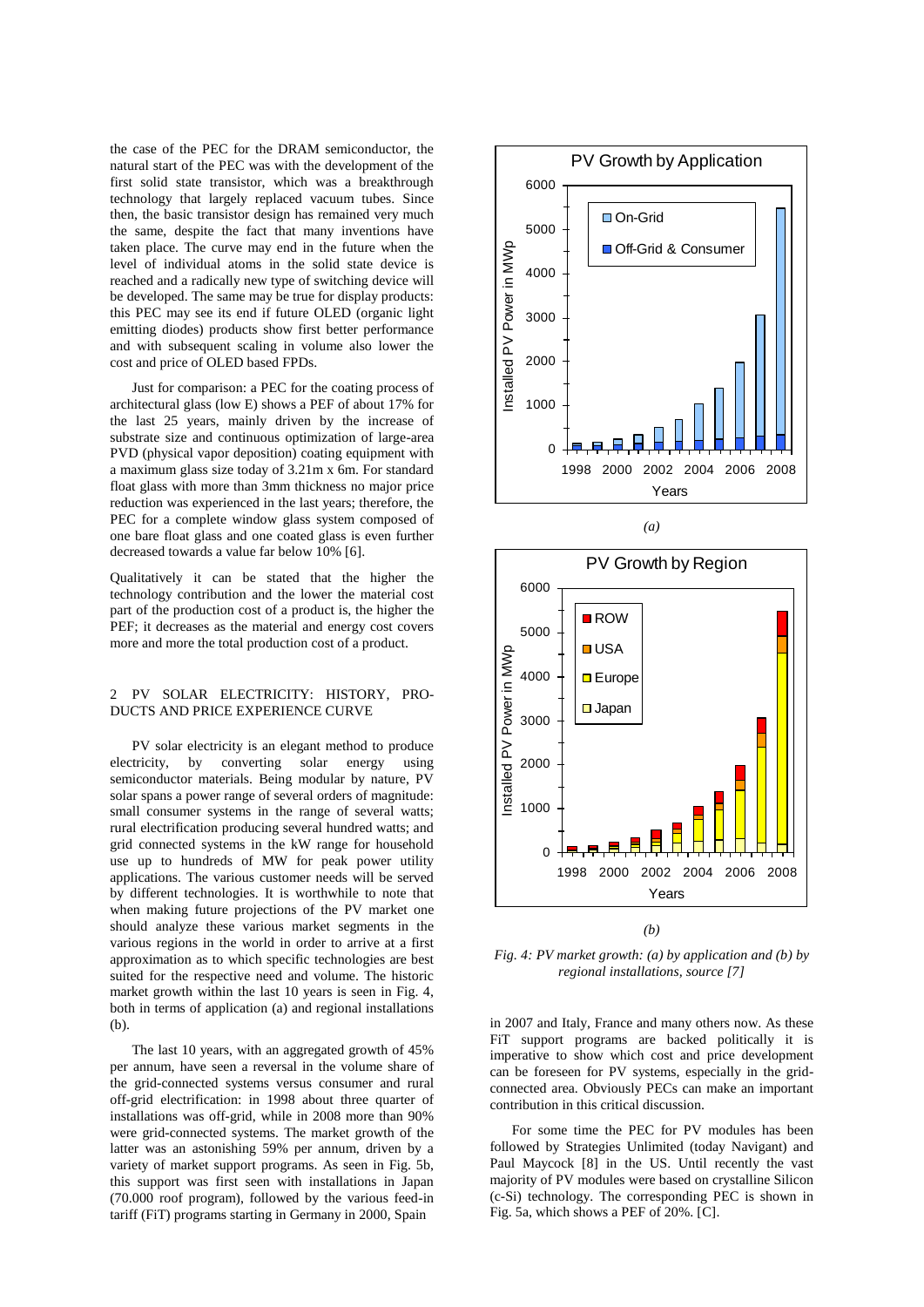

*(a)*



*(b)*

*Fig. 5: Historical Price development of Solar modules: (a) PEC [9] and (b) technology factors driven the PEC*

The recent deviation from the straight PEC line was predominantly due to higher market demand and a lack of sufficient production capacity. A major factor limiting production in the past couple of years was the limited volume of silicon feedstock with an associated high price, especially in the spot market. This increased cost could be passed on as a higher price due to a seller's market. Since late 2008 this situation has changed quite considerably:

(1) The big chemical companies significantly increased their poly-Si output capacity, and a number of new market entrants added capacity.

(2) Thin-film PV modules entered the market in significant quantities with a price level lower than c-Si modules, although they were starting with a relatively small cumulative volume (1,4 GW) compared to c-Si (13,4 GW) at the end of 2008.

(3) The market growth in 2009 will be much

smaller compared to 2008

(4) The increase in capacity has led to a buyer's market.

The PEC in Fig. 5a ends with quoted price numbers for c-Si at the end of 2008. Until now (September 2009) we have seen a further price decrease and a quick return for c-Si modules towards the "old" PEC as already experienced in other technologies (semiconductor, display). Further price development for the added cSi volumes will most likely follow the extrapolated PEC at least for another order of magnitude as seen from earlier studies [10].

Only recently a new type of solar module, the Thin Film type, has entered the power marketplace in larger quantities. It is interesting to note that this module class is already showing at a much smaller cumulative volume a lower cost and price compared to c-Si modules. An average price of Thin Film modules for 2008 is shown as a single square in Fig. 5. In a previous analysis, Martin Green pronounced the potential of Thin Film to stay at a lower price level compared to c-Si and to drive further down a continuous price reduction on a long term [11].

If one compares the production technologies for c-Si and thin film (TF) modules in general terms, there is a profound difference (see Fig. 6). The basic value-added steps for c-Si are: crystallization of Si, manufacturing of heavy weight ingots, wafering, cell production starting with texturing till sintering, interconnect of cells to strings and module completion. The basic value-add for TF products involves the large-area deposition of the front- and back contact, as well as the absorbing and charge-separation layer with three subsequent scribing steps (mainly laser, but also mechanical) to directly create the series-connected raw module. This is the case both for the illustrated superstrate technology (TF Si) as well as for the substrate technology (II-IV compounds). For the purpose of this paper it is not necessary to differentiate within the various c-Si and TF technology variants, respectively (c-Si with mono-crystalline and multi-crystalline technologies, TF with amorphous, amorphous/microcrystalline, CTS and CI(G)S technologies).

The interesting question arises: which price development will be experienced in coming years for the two different technologies, if different growth rates for c-Si and TF occur (= different cumulative volumes at a given time). Considering the above shown value added chain for Thin Film there is no considerable price reduction expected from the large substrate glass [6]. A major contribution will most likely come from the formation of the thin film layers. As mentioned above, glass coating showed a PEF of about 15% and this was mainly due to increasing glass dimensions and equipment capacities. For PV Thin Film, efficiency is an additional important parameter that is assumed to further enhance the PEF as experienced for c-Si. A different PEF for TF modules may happen if we compare their production technology with flat panel display products: for FPDs, the increase in substrate size enabled a quick cost and price decrease with appropriate learning and cumulative volume resulting in a PEF of even 35%. The possible consequences on the Thin Film PEF are analyzed in more detail in the next section.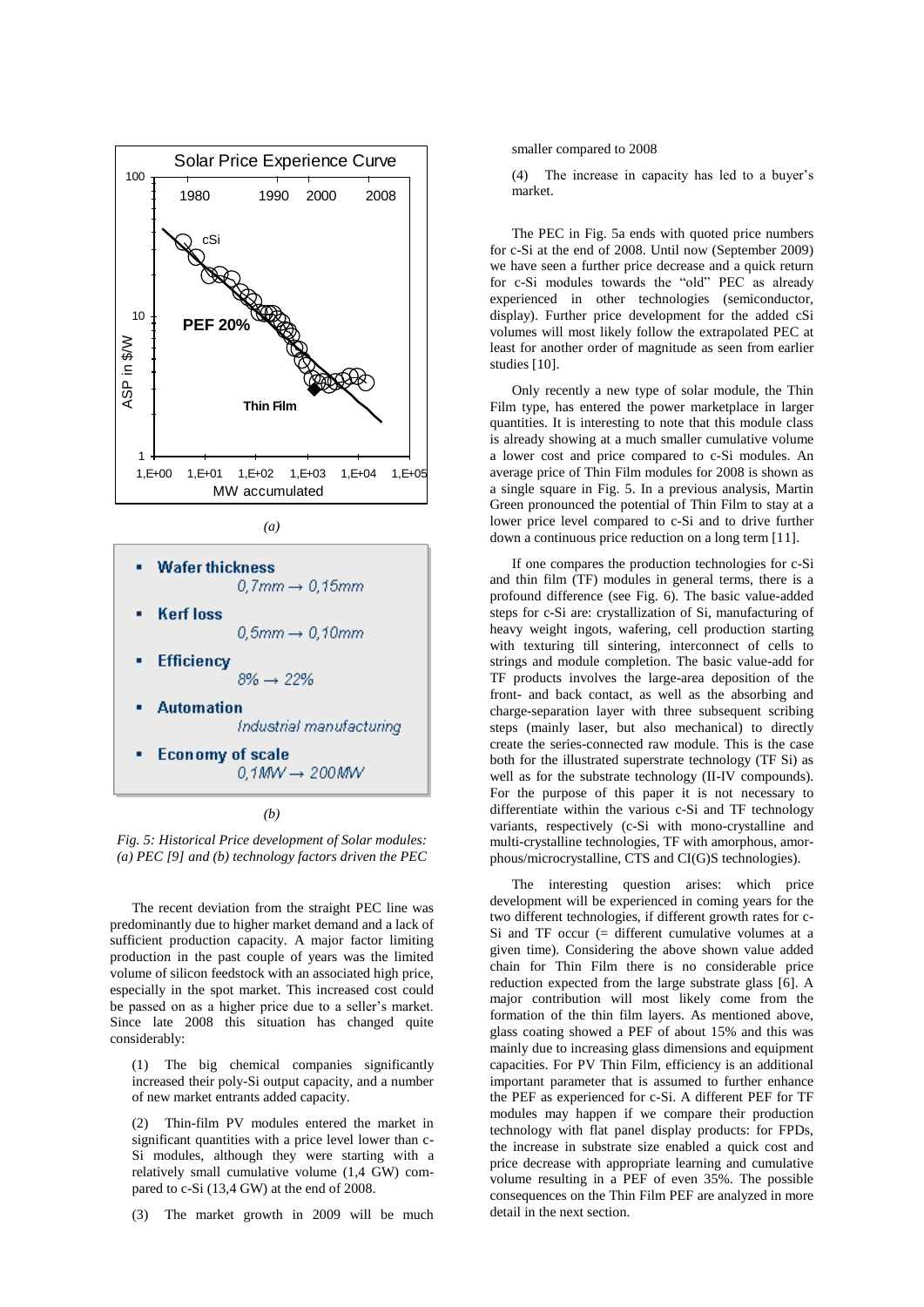

*Fig. 6: Value added steps for (a) c-Si modules and (b) Thin Film modules*

# 3 PV PARAMETER VARIATION AND RESULTS

In order to calculate possible future cumulative volumes for the PV market in general, two growth scenarios developed in a recent study by EPIA were chosen [12]: these two projections form a baseline as well as a paradigm shift scenario. The `baseline scenario' uses growth numbers in a business-as-usual manner (25% average growth rate p.a.). It projects that about 4% of Europe's electricity needs to be generated by PV in 2020 (cumulative installations of 130 GW producing 154 TWh

of electricity). Further assuming that in a global context, 40% of the global installations are done in the EU territory, this gives 87 GW of new installations worldwide in 2020. The second 'paradigm shift' scenario uses an average growth of 34% annually, leading to an annual worldwide installation of 163 GW in the year 2020. This gives 390 GW cumulative installations in Europe, providing 12 % electricity (462 TWh) in 2020.



*Fig. 7: PV Volume Scenarios based on "Set for 2020" (EPIA, 2009), [12] and [D]*

In the following parameter variation exercise, summarized in Table 1, the volume share of TF and the PEF for TF is varied for each of the two growth scenarios. This results into eight different cases.

| PV volume<br>growth scenario | <b>Baseline</b> |     |                         |                | Paradigm shift |     |                         |     |
|------------------------------|-----------------|-----|-------------------------|----------------|----------------|-----|-------------------------|-----|
| Thin Film<br>volume share    | 15%             |     | $15\% \rightarrow 35\%$ |                | 15%            |     | $15\% \rightarrow 35\%$ |     |
| Thin Film PEF                | 20%             | 25% | 20%                     | 25%            | 20%            | 25% | 20%                     | 25% |
| Case                         |                 | 2   | 3                       | $\overline{4}$ | 5              | 6   | 7                       | 8   |

*Table 1: Different assumptions for volume growth, Thin Film technology share and PEF's till 2020 [12]*

Within each growth scenarios there was either a constant TF volume share of 15% or an increase from 15% to 35% in 2020 assumed.

Additionally, the slope for the PEC for TF was first assumed to be the same PEF of 20% as in c-Si. By comparing solar module with FPD technology an increased value of 25% was considered. Without a very detailed understanding of analogies between TF and display products one should be hesitant to use higher PEF numbers for TF. The results are displayed in Fig. 8 and Fig. 9.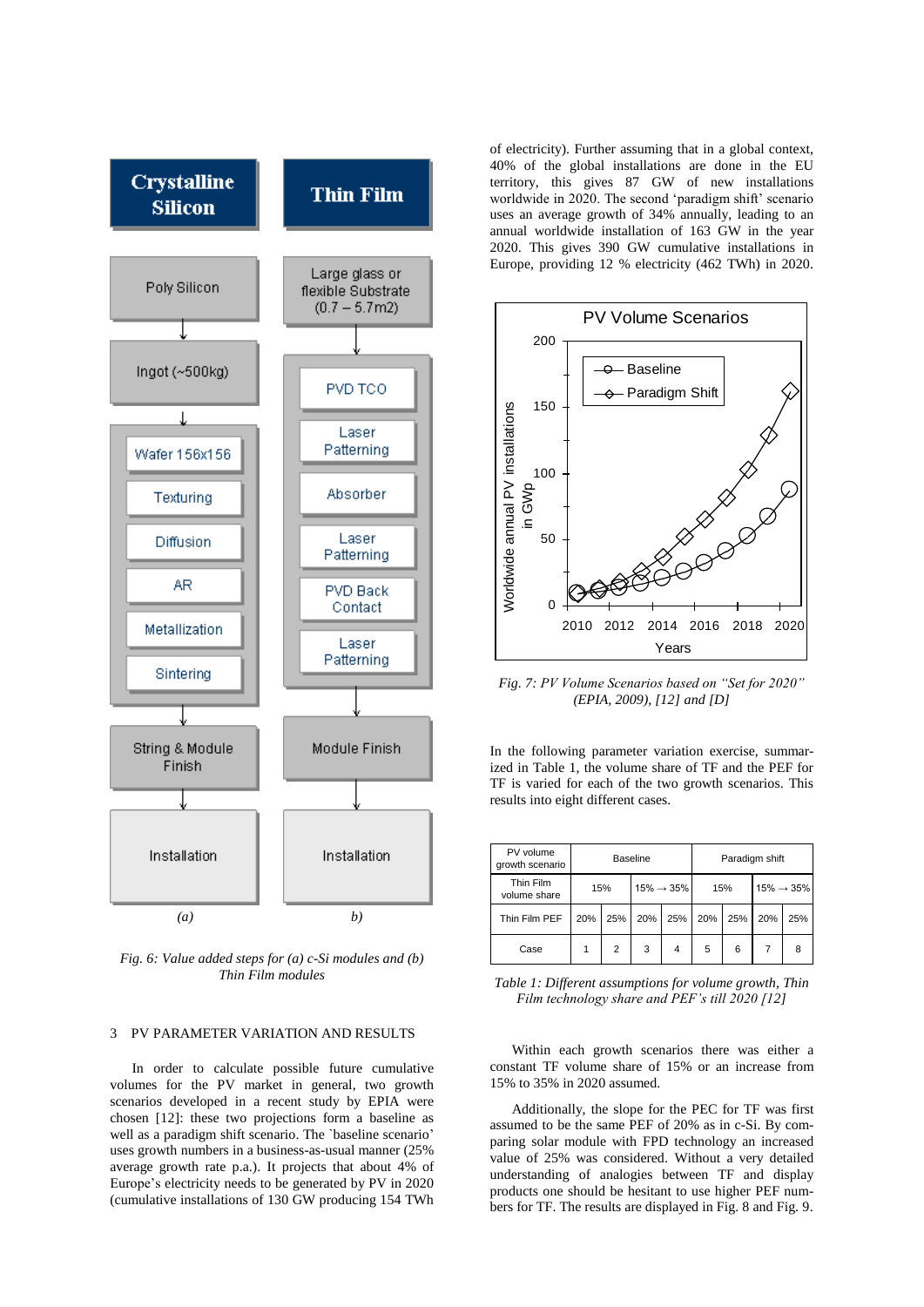

*(a)*



*(b)*

*Fig 8: Case 1 – Price Experience Curve (a) and Price as a function of time (b)*

For case 1 (lowest growth rate, constant TF share of 15% and same PEF of 20% for c-Si and TF) the calculated volume of c-Si was associated with the extrapolation of the PEC from Fig. 5a. For the TF curve the same slope was used and the end data points for c-Si and TF are for the year 2020, respectively. With the given set of parameters one can also plot the price development as function of time, as seen in Fig. 8b.

The same calculation was done for the other extreme case 8 (high growth rate, increased TF share from 15 to 35% and higher PEF of 25% for TF) and is shown in Fig. 9a for the two PEFs and in Fig. 9b for the price develop-



*(a)*



*Fig 9: Case 8 – Price Experience Curve (a) and Price as a function of time (b)*

ment for c-Si and TF, respectively [10]. It is evident that case 8 shows a much bigger increase in the difference of expected c-Si and TF price declines. But it is open whether prices significantly below 0,5\$/W can be reached. For the cases 1, 5, 6 and 8 the prices from respective calculations are shown for easier recognition as function of time from 2016 to 2020 for c-Si (Fig. 10a) and TF (Fig. 10b).

As a summary the difference of expected prices for c-Si and TF as a function of time for the cases 1, 5, 6 and 8 is plotted in Fig. 11. The increase of the delta and the further decrease after 2013 for the different scenarios is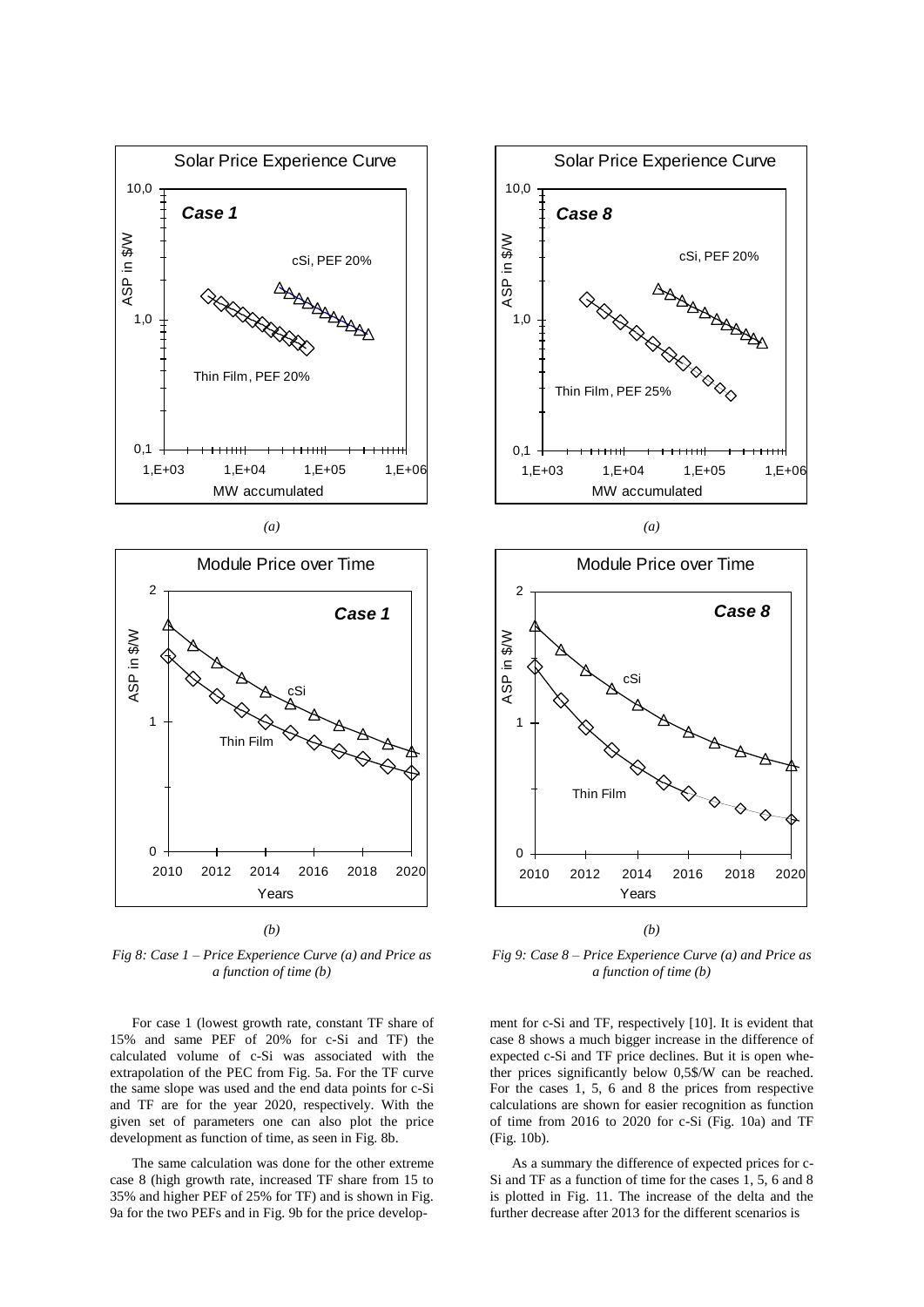





*Fig 10: Module Prices for (a) cSi and (b) Thin Film for case 1, 5, 6 and 8*

due to the quite complex transition from a double logarithmic PEC to a plot showing price as a function of time on a linear scale. For cases 1 and 5 (same TF share over time, but two growth scenarios) the Delta varies between 0.15 and 0.25 \$/W. If for the high-growth scenario the high 25% PEF for TF is assumed (case 6 and 8) this Delta increases to values in-between 0.30 and 0.50 \$/W.

A module price delta between TF and c-Si of between 0.10 up to 0.50 \$/W is quite significant if related to the absolute prices in the range of 1.5 \$/W in 2010 and decreasing towards 0.6 \$/W and below in 2020. This difference alone would give reason to expect that TF modules

would quickly dominate the market share in PV, if module price alone dictated the system price.



*Fig. 11: Price Delta of c-Si modules versus TF modules for case 1, 5, 6 and 8*

However, there is another important parameter, especially with utility-power applications: the area-related cost which is inversely proportional to the efficiency of the modules used. The total system price 'P' is

 $P(tot) = P(modelle) + P(power) + P(area)$  with:

P(module): module price ex-works as discussed in the previous sections, plus a margin for the installer

P(power): power-related costs like DC-AC inverters and some approval procedures

P(area): mounting structure, cabling and installation costs

Today the majority of c-Si modules show an efficiency of about 14-15% (based on total module area) [13], while TF modules have an efficiency of about 8- 12%. Total prices in Germany today are seen in the range of about 3  $\varepsilon$ /W for medium-sized systems mainly with c-Si modules [E]. The end customer prices for the three components are approximately  $P(mod)=1.7$   $\varepsilon/W$ , P(power)=  $0.5 \text{ }\epsilon$ /W and P(area)= $0.8 \epsilon$ /W. If one keeps the P(power) constant for a given system size and also the P(tot), one can calculate the needed module price as function of the module efficiency, since the P(area) is inversely proportional to the efficiency; a deeper analysis on area related costs for cSi and TF based modules was shown by Manfred Bächler [14].

A simple calculation for the dependency of the three parameters is shown in Fig. 11a. It can be easily seen that a module of lower efficiency will need a much lower price for a given efficiency gap, compared to an allowed module price increase for the same efficiency gap. In particular, for a 10% efficient TF module one would take from this graph a needed 0.3  $\epsilon$ /W lower module price